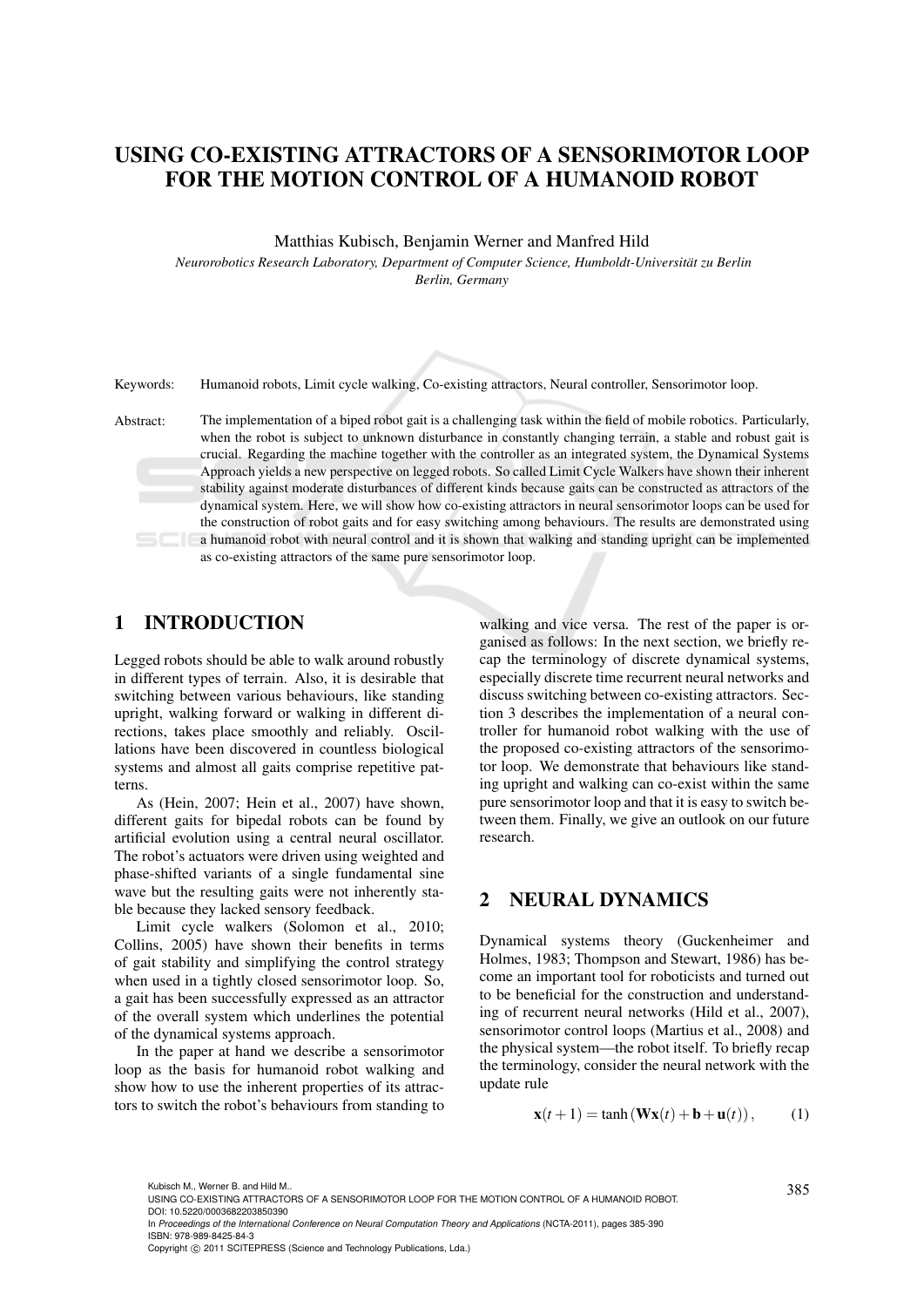where  $\mathbf{x}(t) \in M$  is the *state* of the dynamical system at discrete time  $t \in \mathbb{N}$ . The manifold *M* of all possible states is called the *state space* or *phase space* and is  $M = (-1, +1)^N$  ⊂  $\mathbb{R}^N$  for  $N$  neurons due to the hyperbolic tangent transfer function. A *trajectory* is an ordered set of successive states, and is called a *p-orbit* if it has a definite periodicity  $p$ . The weight matrix  $W$ and bias vector b constitute the *configuration* of the system. Optionally, a control input  $\mathbf{u}(t)$  is used to externally manipulate the system.

A set towards which the system evolves over time is called an *attractor*, which can be a point, curve or manifold in phase space. Attractors can *co-exist* within the same system and, depending on initial conditions, the system evolves in either way. The set of initial conditions leading to the same attractor is the *basin* of that attractor, whereas borders between adjacent basins are called *separatrices*.

## 2.1 Co-existing Attractors in Discrete Time Recurrent Neural Networks

IENCE *A*ND rec Discrete time recurrent neural networks can exhibit a variety of functionality—even if the number of neurons is small. Consider the network's configuration

$$
\mathbf{W} = \begin{pmatrix} 1.282 & -0.4 \\ 0.1 & 0.865 \end{pmatrix} \mathbf{b} = \begin{pmatrix} 0.04 \\ 0.02 \end{pmatrix} \tag{2}
$$

with only two neurons and, for now,  $\mathbf{u}(t) = 0$ . The corresponding phase space is depicted in Figure 1. This dynamical system has two co-existing attractors, namely a stable fixed point and a quasiperiodic orbit, and in between the separatrix. The system's outputs are bounded by  $[-1, +1]$ .

Usually we would expect an unstable fixed point inside the quasiperiodic orbit, a so-called *repellor*. But in this configuration we can identify another complete basin inside and therefore we find another, so-



Figure 1: Phase space of the neural network with coexisting attractors. A basin with a stable fixed point is being enveloped by another basin with a quasiperiodic orbit.



Figure 2: Switching between co-existing attractors with short and small control inputs, cf. also Figure 3.

called *co-existing attractor*. This attractor is a stable fixed point with the vector field having a curl in that point. The expected unstable regime has become a separatrix, here in form of a closed unstable orbit.

Please note, if we would invert the system by interchanging inputs and outputs, the time is *flowing backwards* and attractors become unstable. In turn, formerly unstable areas become attractors. So, the separatrix becomes a stable orbit and the area outside the former quasiperiodic orbit diverges beyond all bounds. This is due to the poles of the inverse hyperbolic tangent.

#### 2.2 Switching Co-existing Attractors

Switching between co-existing attractors can be realised by introducing a controller  $\mathbf{u}(t) = \mathbf{K}(\mathbf{x}(t))$ which usually depends on the current state and provides the control input  $\mathbf{u}(t)$ . Switching from the stable fixed point to the quasiperiodic orbit takes place when the control input is powerful enough to *hop over* the separatrix as depicted in Figure 2.

Here, the direction of the control input is of lower importance since the orbit envelops the fixed point. Switching to the basin of the fixed point mainly depends on the phase of the oscillation. So the controller needs an exact timing and pulse shape for a suitable jump.

Actually, the system together with the controller form a new dynamical system of higher dimension than the initial one. But, since we are considering short and small control inputs, we omit additional dimensions for convenience.

Switching between attractors is of major interest since different behaviours can be expressed as coexisting attractors (Hild and Kubisch, 2011). In other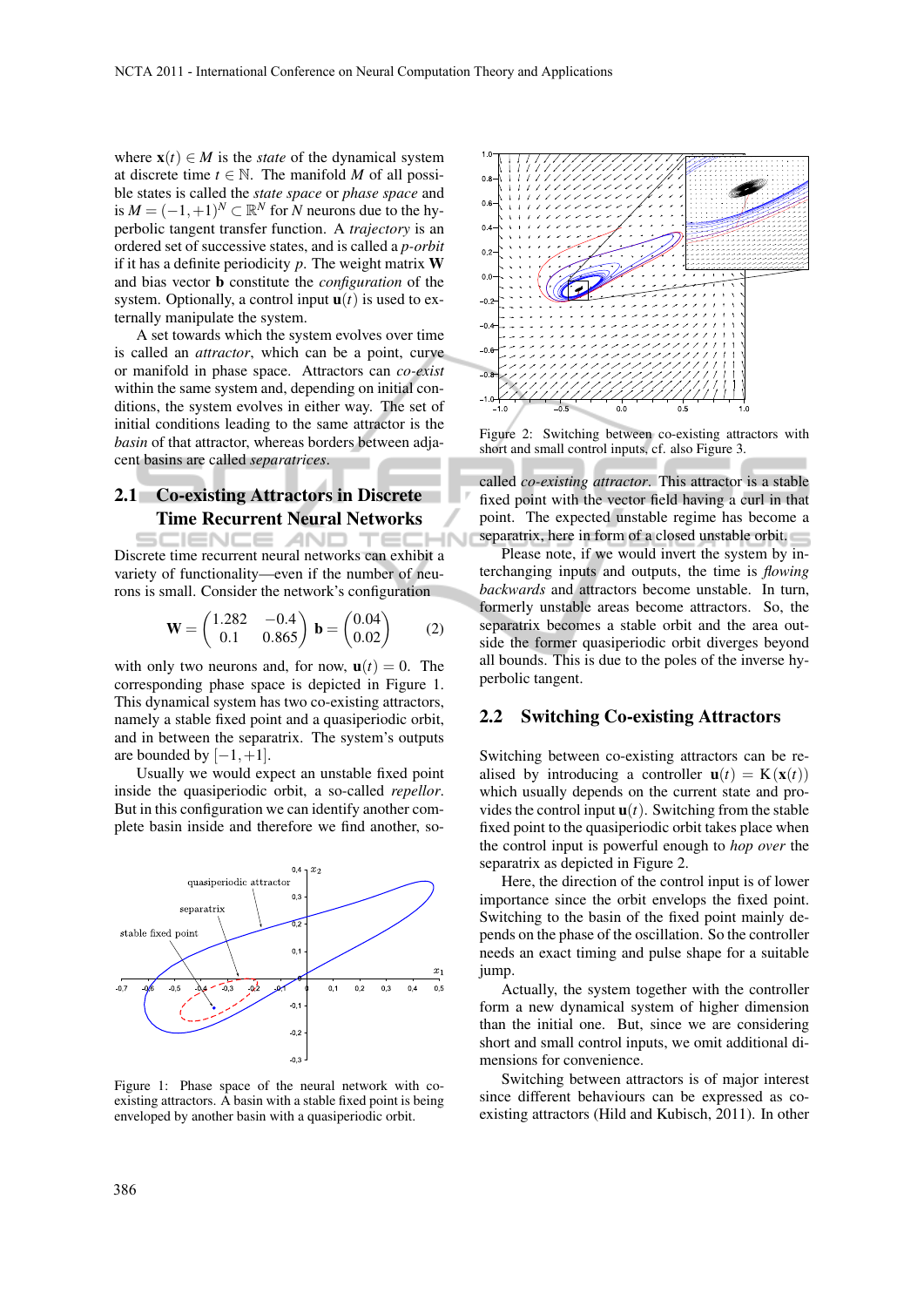

Figure 3: Switching between co-existing attractors: output of  $x_2$ . Small control inputs  $\mathbf{u}(t_1) = (0, 0.05)$  and  $\mathbf{u}(t_2) =$ (0,−0.04) are exerted to the system, each with a length of only one time step.

words, to blend over from one behaviour to another, we simply have to switch attractors. The next section describes how behaviours like walking and standing upright can be formulated as attractors of the robot's sensorimotor system and how switching between them both can take place.

# 3 A PURE SENSORIMOTOR GAIT

The type of gait that is to be shaped, highly depends on the robot's morphology, i. e. actuators, elasticities, sensors and so on. For a better understanding of the complex interplay, one has to bring to mind which parts are mandatory to shape an attractor. A generic walking pattern can therefore be separated into parts resulting in the following sequence:

First, the weight has to be shifted within the frontal plane to one side using the hip and ankle roll motors. This lifts the hip and enables sagittal leg motion. The ankle and hip pitch motors of the stance leg can now push the body forward so that the swing leg has enough distance to the ground and can freely move forward. After the swing leg has touched the ground steadily, the weight is shifted back to the other side. The necessary weight shift is achieved by an oscillatory lateral movement of the full body. Walking forward can then be realised by superposing sagittal leg movements with the same frequency using left and right, hip and ankle roll motors.

#### 3.1 Structure of the Sensorimotor Loop

An upright standing humanoid robot can approximately be regarded as an inverted pendulum with a



Figure 4: The A-Series humanoid robot used for walking experiments. Among others, two acceleration sensors are mounted on top of the robot's shoulders.

single contact point to the ground. To stabilise the upright posture the controller has to exert enough torque to swing back the robot in case of disturbance. To initiate the walking motion, the controller has to shift the weight smoothly. This is realised by direct sensory feedback forming a closed sensorimotor loop.

The A-Series humanoid robot (Hild, 2007; Werner, 2008) as depicted in Figure 4 possesses sixteen 2D acceleration sensors which are distributed all over the body. Two of them are mounted on top of the robot's shoulders and their sensory values are added together to measure the lateral and sagittal acceleration of the robot's torso. The lateral sensory information is weighted and fed back to the left and right, hip and ankle roll motors (cf. Figure 5).

Robot and neural control together constitute a dynamical system holding co-existing attractors such as lying on back or belly. Even when the motors are not actively driven, due to stiction and activated motor brakes, standing upright is also an attractor, however with a very small basin. Imprecisely speaking, this is a blurred fixed point, i. e. a densely packed



Figure 5: First attempt of a sensorimotor loop for robot walking. Lateral acceleration data are directly fed back to the actuators.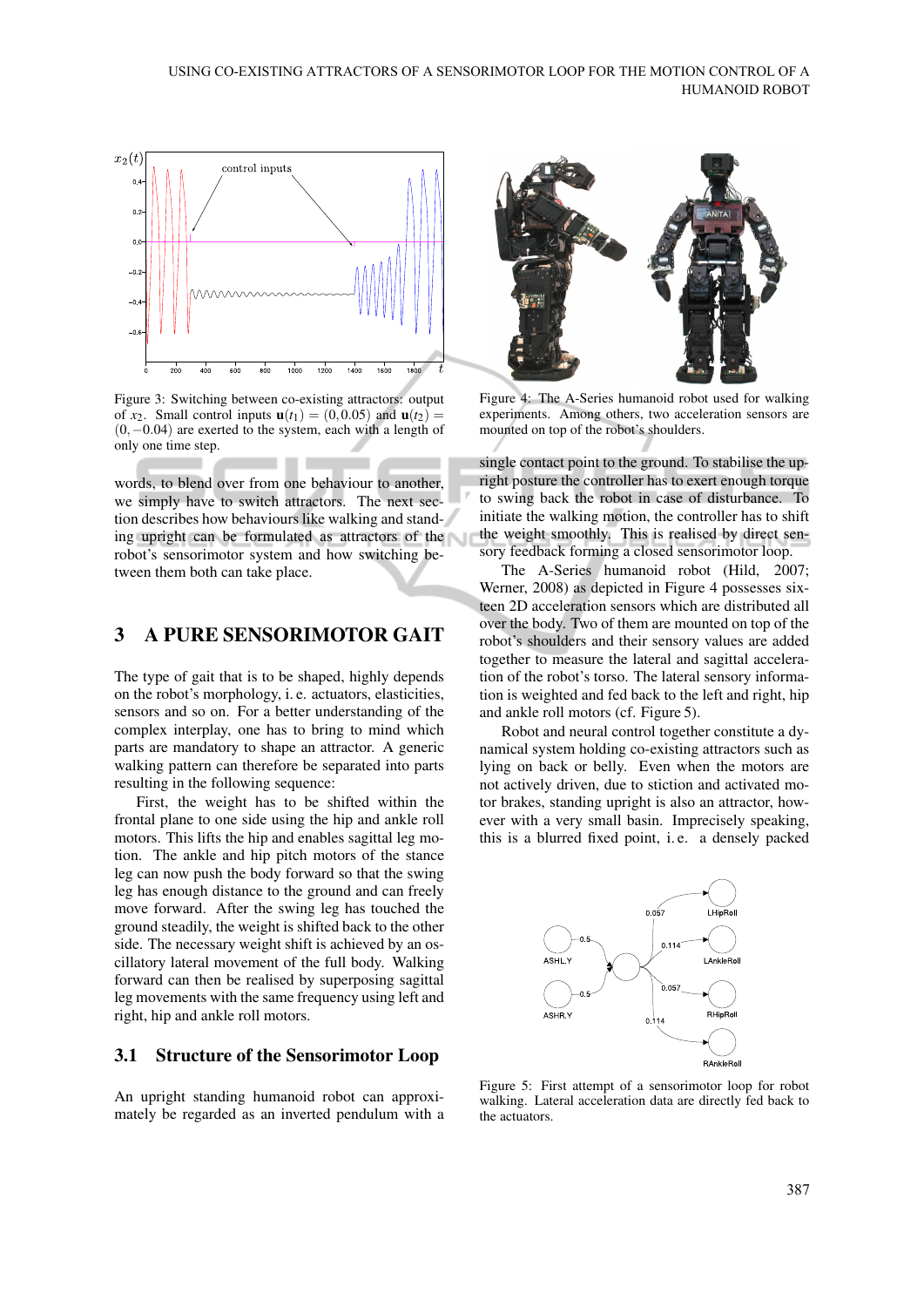

Figure 6: Lateral acceleration data of an about 40 second trial. At the beginning, the internal oscillator initiates the lateral body movement. After approximately 22 seconds the motion is manually stopped and again reinitialised by the experimenter. Finally, the controller internally disables the sensorimotor loop causing the robot to stop.

set of fixed points. So, the stated postures are all stable fixed points of the system. When driving a lateral oscillation the dynamical system now possesses a quasiperiodic orbit or *limit cycle*. A small impulse within the frontal plane, e. g. a gentle push, makes the robot leave the fixed point *standing* and start swinging. In turn, if the robot is being externally held by the experimenter, the system falls back into the basin of the standing posture's fixed point. Figure 6 depicts the data from lateral acceleration sensors during a 40 second trial with several starts and stops of the oscillation. Figure 9 on the next page shows successive snapshots of an A-Series humanoid robot, performing lateral oscillation.

#### 3.2 Widening the Basin of Attraction

For now, the simplicity of our first attempt to build this sensorimotor loop has a drawback: The outputs of the acceleration sensors usually contain a variety of different high frequencies due to non-linearities in the motion of the physical system and sensor noise. Most essentially, when the feet are touching or are lifted from the ground, these events produce perceptible impulses yielding salient peaks in the acceleration data. If such high frequency components are fed back to the motors, this would lead to unintended power consumption and heat production as well as additional non-linear distortion of the system's lateral movement. Also, the correct phase is needed for a quick buildup of the oscillation. Therefore, the loop is extended by a neural implementation of two first order recursive filters (cf. Figure 7).

The acceleration signal will be low-pass filtered and phase shifted by  $\frac{\pi}{4}$  per neuron. Approximately, the filtering neurons' outputs can be regarded sinusoids with almost the same amplitude and fundamental. Thus, mixing those signals yields another one



Figure 7: Sensorimotor loop with low-pass filtering and phase correction. Filtering is implemented as neural analogues of recursive filters.

with the same frequency but with different amplitude and phase. The mix is then fed to the motors. Figure 8 shows the acceleration signal and its lowpass filtered variants, together with the mixed and again phase-corrected motor signal. As can be seen, filtering performed effectively, resulting in a strong reduction of high frequency components and a corrected phase. Moreover, it turned out that damping the high frequencies widens the basin of attraction for the quasiperiodic orbit and therefore increases the robustness of the robot's gait.



Figure 8: Acceleration data and its low-pass filtered variants; mixed and phase-corrected motor signal.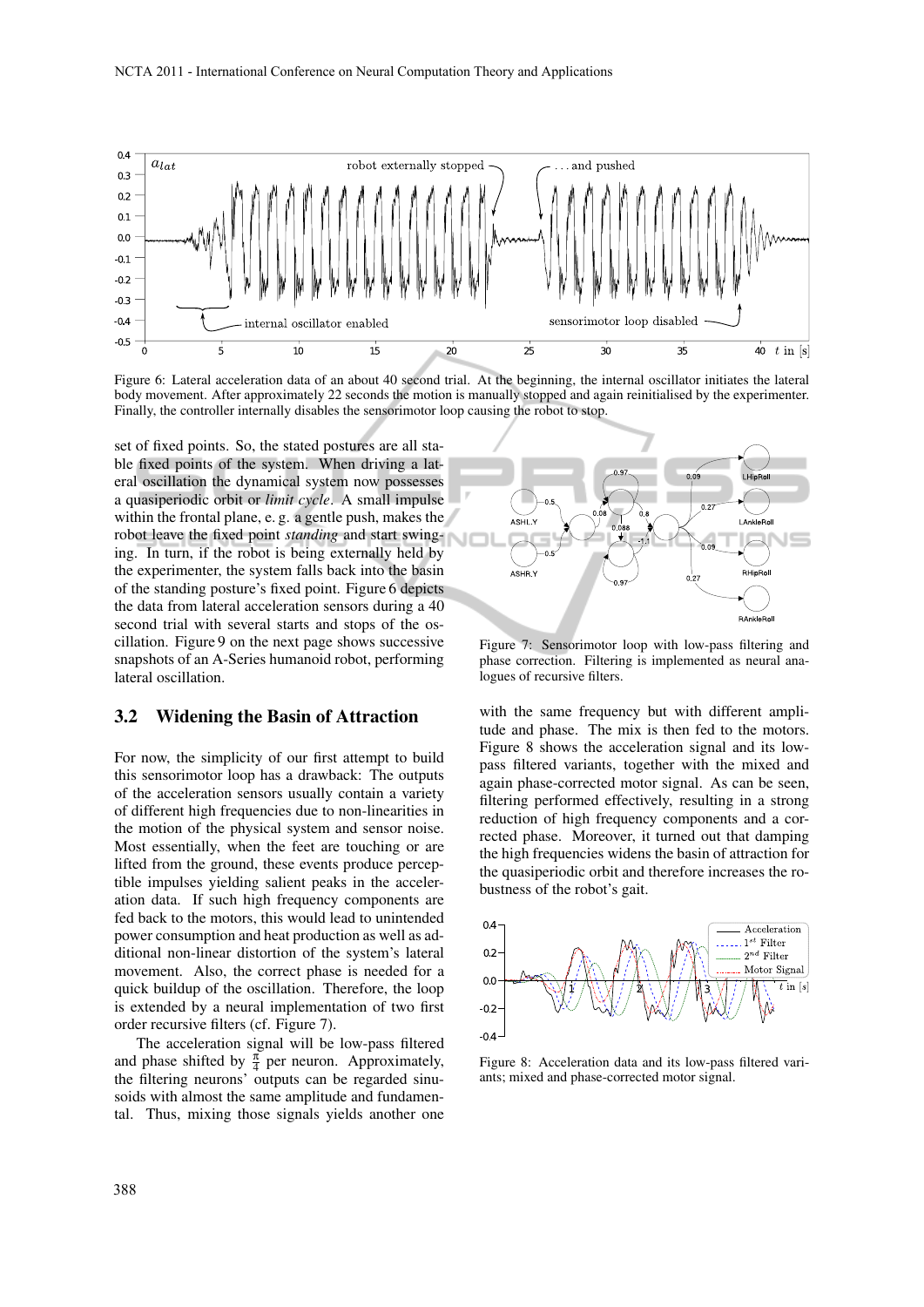

Figure 9: An A-Series humanoid robot performing lateral oscillation.

#### 3.3 Stability of the Walking Pattern

Amplitude and frequency of the gait usually change on different terrain; especially on soft surfaces, e. g. on carpet, the amplitude of the oscillation is strongly decreased. Keeping synaptic weights constant, it can be mentioned that robots of the same series slightly differ in walking amplitude and frequency. This is due to minor variations in construction, material and battery charge level as well as mechanical wearout of gears and soles.

Due to its attractor properties, the gait has an inherent stability against small disturbances, e.g. minor variations in surface structure. For larger disturbances or major environmental variations like changing ground slopes or obstacles, further balancing methods are required.

For now, knee joints have not yet been used, yielding a penguin-like gait. Bending knees, the amplitude of the lateral oscillation can be decreased since the legs need less distance to the ground. This will very likely improve the gait stability once again and reduces the risk to fall over sidewards.

#### 3.4 Starting and Stopping the Motion

At the beginning, the robot is initialised at the stable fixed point, i. e. the upright posture. So far, the robot needs an external impulse, e. g. a gentle push from the experimenter, to get out of the basin of the fixed point, into the basin of the quasiperiodic attractor, and hence, starts the lateral oscillation.

When the robot is to act autonomously the neural controller has to initialise the swinging motion on its own to leave the stable fixed point on a transition to the quasiperiodic orbit. For this, an internal oscillator with almost the same eigenfrequency as the robot's sensorimotor oscillation is temporarily connected to the actuators to initiate the motion smoothly and robustly.

The oscillator is likewise implemented as a neural network (Pasemann et al., 2003) and well dosed through neural gates. When the amplitude has reached a certain threshold, the oscillator is cut off from the sensorimotor loop. On the other hand, if the controller has to stop the motion from inside, the sensory feedback is simply cut off with the use of a neural gate. After this, the oscillation fades out, cf. once again Figure 6.

This means that the lateral oscillation and thus the walking pattern can be started and stopped either from outside the body by an external disturbance or from inside by the controller itself. This equivalence may shed new light on how behaviours of living beings are triggered and merged.

### 4 CONCLUSIONS AND OUTLOOK JBLIC ATIONS

Using the dynamical systems approach, we have shown that behaviours like walking and standing can co-exist as attractors of the same pure sensorimotor loop. For this, we used a neural implementation of a minimalist control loop where acceleration data are directly fed back to the actuators. We further extended the controller with a filtering mechanism that widens the basin of attraction for the walking pattern and thus enhance the stability of the gait. We state that attractor-based behaviours are inherently robust and can easily be switched while producing smooth transitions among behaviours.

Since no explicit body model is required, the proposed technique is independent of the humanoid robot platform used for walking experiments. We have successfully tested our approach with the humanoid robot Myon (Hild et al., 2011). Although the Myon robot significantly differs in size, weight and the type of actuation, we were able to gain comparable results which will be reported in an upcoming paper. If acceleration sensors are not available, the position sensors of the hip roll joints can be used alternatively.

The proposed sensorimotor loop can be enhanced in terms of reactivity and stability by replacing the aforementioned filtering neurons with a Slow Feature Analysis (Höfer and Hild, 2010). This also extends the robot's capabilities with a fall-over prediction by detecting slow varying changes in sensory data.

Also the shape and elastic properties of legs and feet can increase the stability and efficiency of the gait (Collins, 2005; Schneider, 2006). Arched foot shapes apparently outperform pure flat and rectan